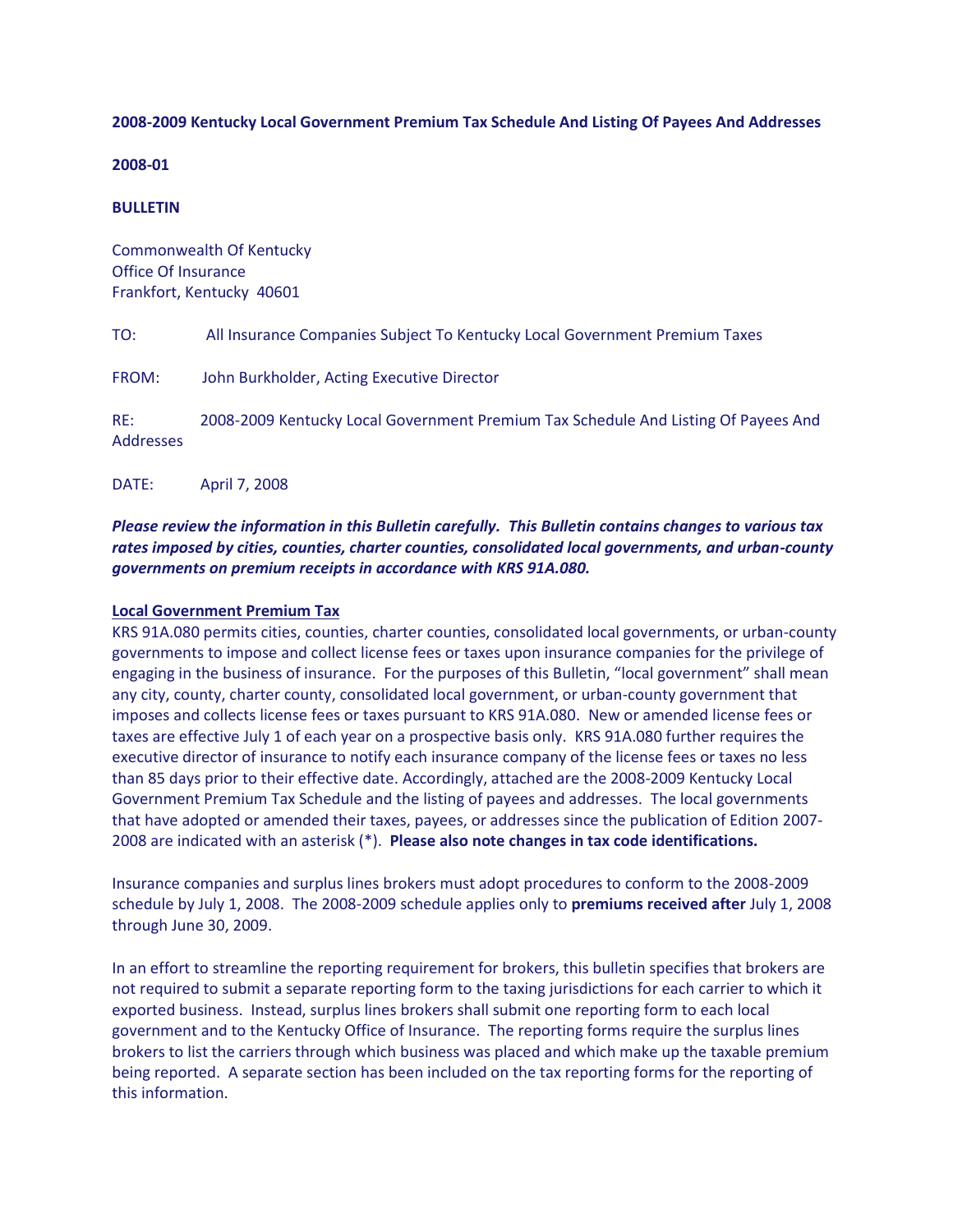# **Determination of Tax Liability**

Pursuant to KRS 91A.080, taxes are imposed on the risks located within the corporate limits of the city, county, charter county, consolidated local government, or urban-county government. Since many mailing addresses are not where the risk is located (they could be within more than one county, or on a county line), ZIP codes cannot be used to determine the tax liability. It is imperative the insurance company/broker identify the specific county and/or city in which the risk is located in order to properly assess the local government premium taxes.

The insurance company/broker must use the tax rate effective on the first day of the policy term. When an insurance company/broker collects a premium as a result of a change in the policy during the policy term, the tax rate used shall be the rate in effect on the effective date of the policy change. The percentage tax rates are to be charged per policy.

#### **Special Instructions Related to Surplus Lines Business**

Pursuant to KRS 304.10-180(1)(c), each surplus lines broker is required to pay the local government premium tax in accordance with KRS 91A.080.

Separate quarterly tax returns shall be submitted to the applicable local government by the surplus lines broker. Each return submitted to the local governments shall include a listing of the insurance companies that supplied the coverage for which the premiums and taxes are being reported. This information shall be listed in the designated section of Form LGT-141. **Please note that surplus lines brokers are not required to submit a separate Form LGT-141 to each local government for each insurance company through which insurance business was exported.**

Annual reconciliations shall be filed with the Office of Insurance and the applicable local government by the surplus lines broker. Each return submitted to the local governments shall include a listing of the insurance companies that supplied the coverage for which the premiums and taxes are being reported. This information shall be listed in Section III of Form LGT-140. **Please note that surplus lines brokers are not required to submit a separate Form LGT-140 to each local government for each insurance company through which insurance business was exported.**

#### **Exemptions to Tax Liability**

No license fee or tax shall apply to premiums received on the following policies:

- Group health insurance provided for state employees;
- Individual health insurance including policies issued through Kentucky Access;
- Workers' compensation insurance;
- Annuities;
- Federal flood insurance;
- Municipal bonds, leases or other debt instruments issued by or on behalf of the local government; or

• High deductible health plans as defined in 26 U.S.C. sec. 223(c)(2), commonly referred to as Health Savings Accounts.

No license fee or tax shall apply to policies issued by

• Entities issued a certificate of authority to do business in Kentucky only as a health maintenance organization pursuant to KRS 304.38-060;

• Entities issued a certificate of authority to do business in Kentucky as a captive insurer pursuant to KRS 304.49-010; or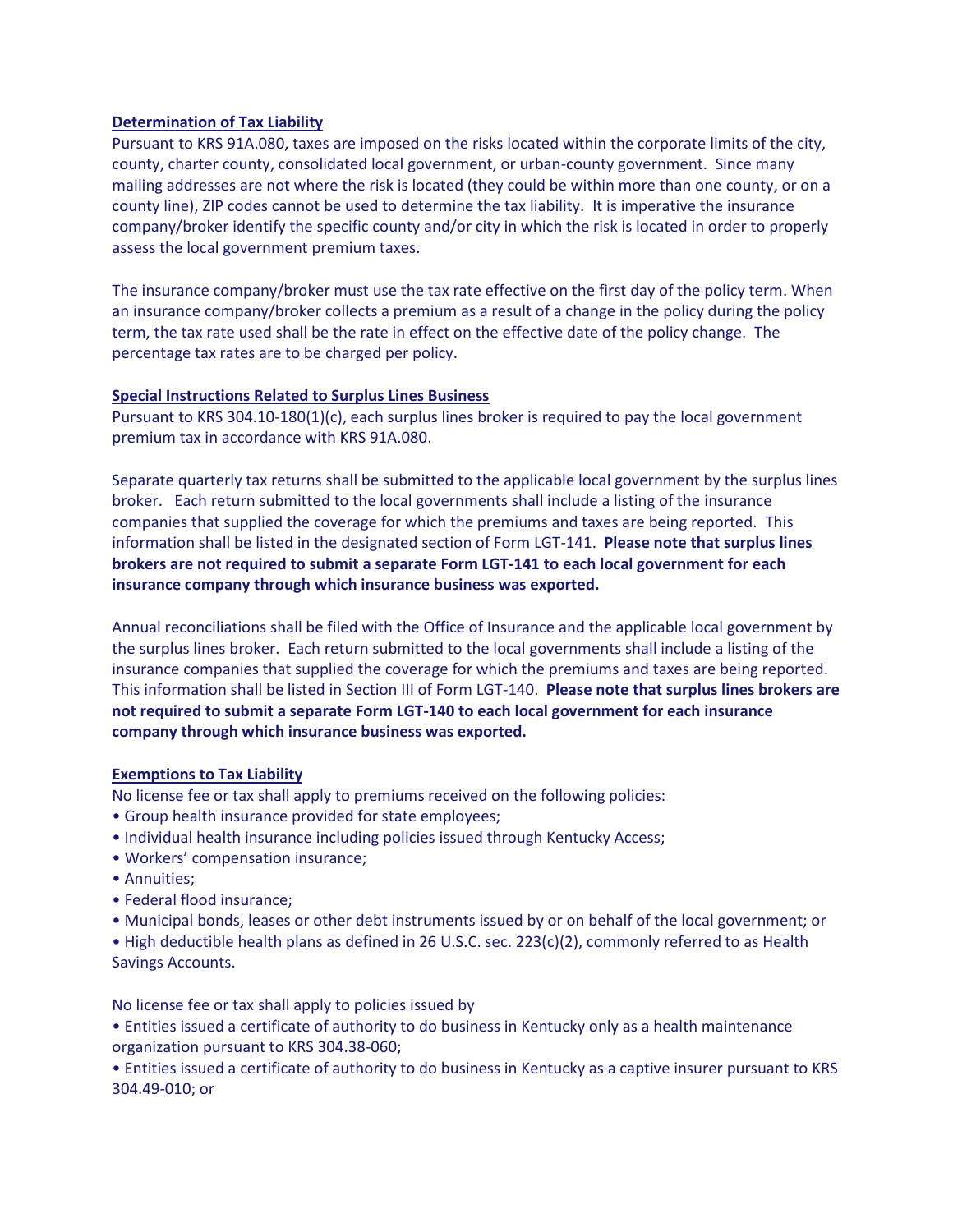• Domestic life insurance companies electing to be taxed under the provisions of KRS 136.320 – Capital and Surplus Tax.

No **county** may impose the tax authorized by KRS 91A.080 upon premiums received on policies issued to public service companies which pay ad valorem taxes.

Additional exemptions may apply pursuant to the ordinance enacted by the local government. Please refer to the tax code for each local government identified on the attached schedule for additional information.

# **Indivisible Premium**

KRS 91A.080(8) requires a breakdown of all collections by category of insurance listed in the statute. Therefore, the appropriate premium must be allocated to the various lines before the applicable tax is calculated. For indivisible premiums, a weight of two-thirds of the premium must be given to the fire provision and one-third of the premium to the property and casualty provisions before determining the tax.

# **Tax on Life Insurance**

The tax on life insurance shall be based on the first year's premiums and applied to the amount actually collected within the first year.

#### **Tax on Surety Bonds**

In a surety transaction, local government premium tax is applicable based on the location of the obligee. The obligee is the risk and the tax is determined by the location of the risk (obligee). The location of the obligee only determines where the premium tax is paid. The principal in the surety transaction (the premium payor) determines whether the tax is due. Consequently, if the principal is not a taxable entity (such as a state agency), then no local government premium is due on the surety bond.

# **Minimum Taxes**

If the calculated tax is less than the stated minimum tax, the insurance company must pay the minimum amount. The minimum tax shall be paid quarterly, per insurance company, and is not chargeable to the insured.

# **Flat Fees**

Flat fees shall be paid quarterly, per insurance company, and are not chargeable to the insured.

#### **Collection Fees**

Pursuant to KRS 91A.080(4) and 806 KAR 2:090, a reasonable collection fee may be charged and retained by the insurance company or its agent. The collection fee shall not be more than 15% of the tax collected and remitted to the local government or 2% of the taxable premium, whichever is less. This fee is in addition to the tax payable.

#### **Adding Taxes to Policy Premium**

Each policy issued to an insured for the first time shall include notice that the premium includes a charge for local government premium taxes if local government premium taxes are included in the premium charge.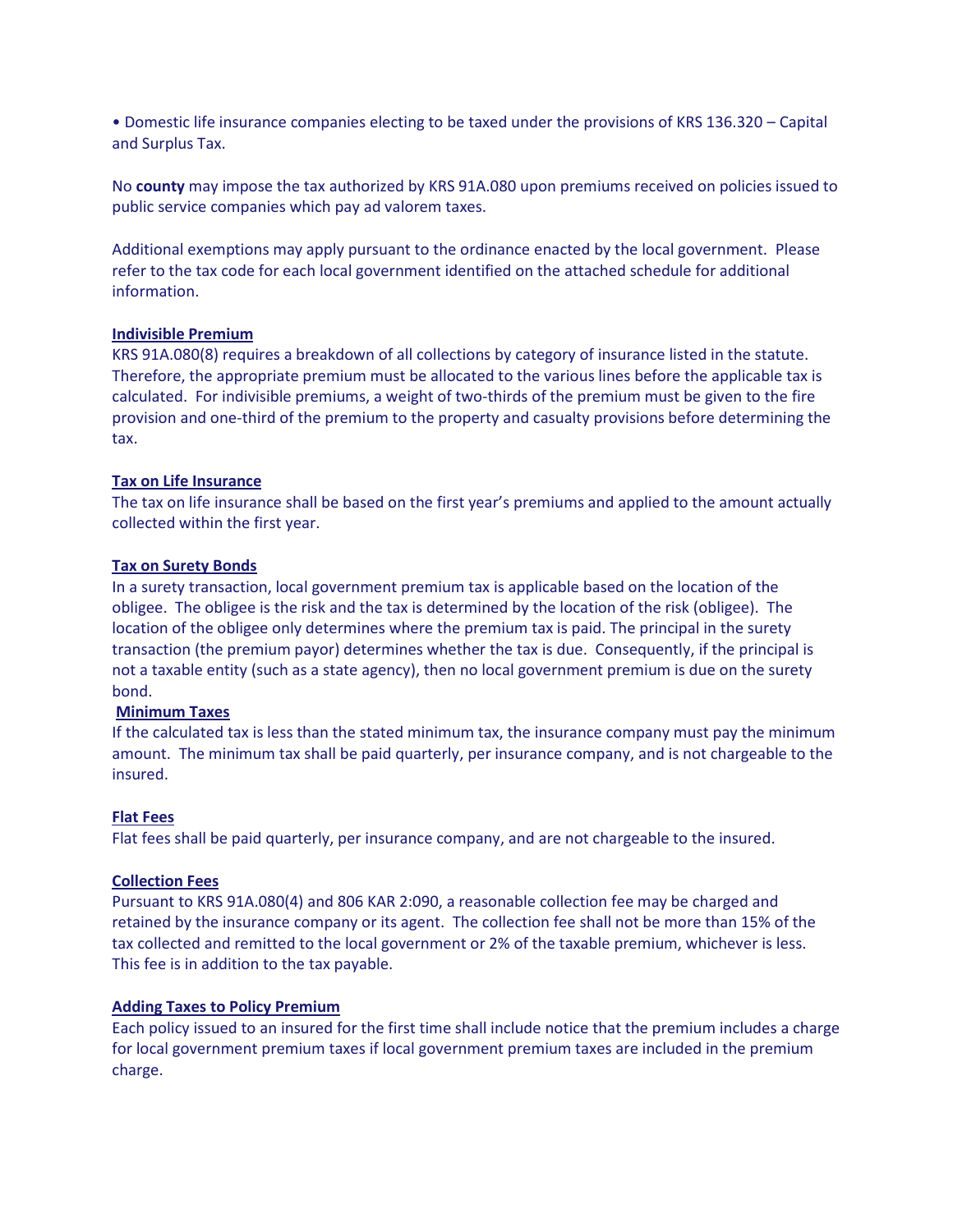Pursuant to 806 KAR 2:096, the premium for the following policies shall make a provision for the license fee or tax:

- Property;
- Casualty;
- Surety;
- Marine;
- Title; or
- Mortgage guaranty insurance.

The premium for life and health insurance policies may make a provision for the license fee or tax.

On policies naming a city or the state or one of its agencies as the insured, the license fee or tax may not be added to the policy premium.

# **Refund of Tax Overpayments**

Effective June 20, 2005, any insurance company, broker, or agent that overpays any license fee or tax to a city, county, charter county, consolidated local government, or urban-county government shall be refunded the amount overpaid. If it is determined that an insurance company, broker, or agent paid a license fee or tax to a city, county, charter county, consolidated local government, or urban-county government based upon premiums collected upon lives or risks which are discovered to be located outside the legal corporate limits of the city, county, charter county, consolidated local government, or urban-county government which was paid the license fee or tax, the insurance company, broker, or agent shall be refunded those license fees and taxes within ninety (90) days of notice to the governmental entity paid. In accordance with KRS 304.12-190(3), any tax or collection fee collected from an insured by the insurance company, broker, or agent on a risk for which no such tax or fee was due shall be promptly refunded to the insured.

#### **Unearned Premiums**

As to return of premiums to policyholders, KRS 91A.080 specifies that the tax on the unearned premium shall be returned to the policyholder at the same rate at which the tax was collected and shall be taken as a credit by the insurance company on its next quarterly report to the local government. Returned premiums shall be reported on the annual reconciliation Form LGT-140. If the tax rate of the returned premium is different from the tax rate of the quarter in which it was returned, the returned premiums and the rate at which they were returned must be listed as a separate line item.

#### **Credit for City Tax Against County Tax**

KRS 91A.080(12) requires insurance companies to credit city license fees or taxes against the county license fees or taxes imposed for the same license fees or taxes imposed by the county. This credit only applies if the county ordinance was enacted on or after July 13, 1990.

For reporting purposes, a credit of the city license fees or taxes against the county license fees or taxes must be taken and an LGT-142 form attached to the quarterly filing (Form LGT-141) and the annual reconciliation (Form LGT-140) if all of the following are true: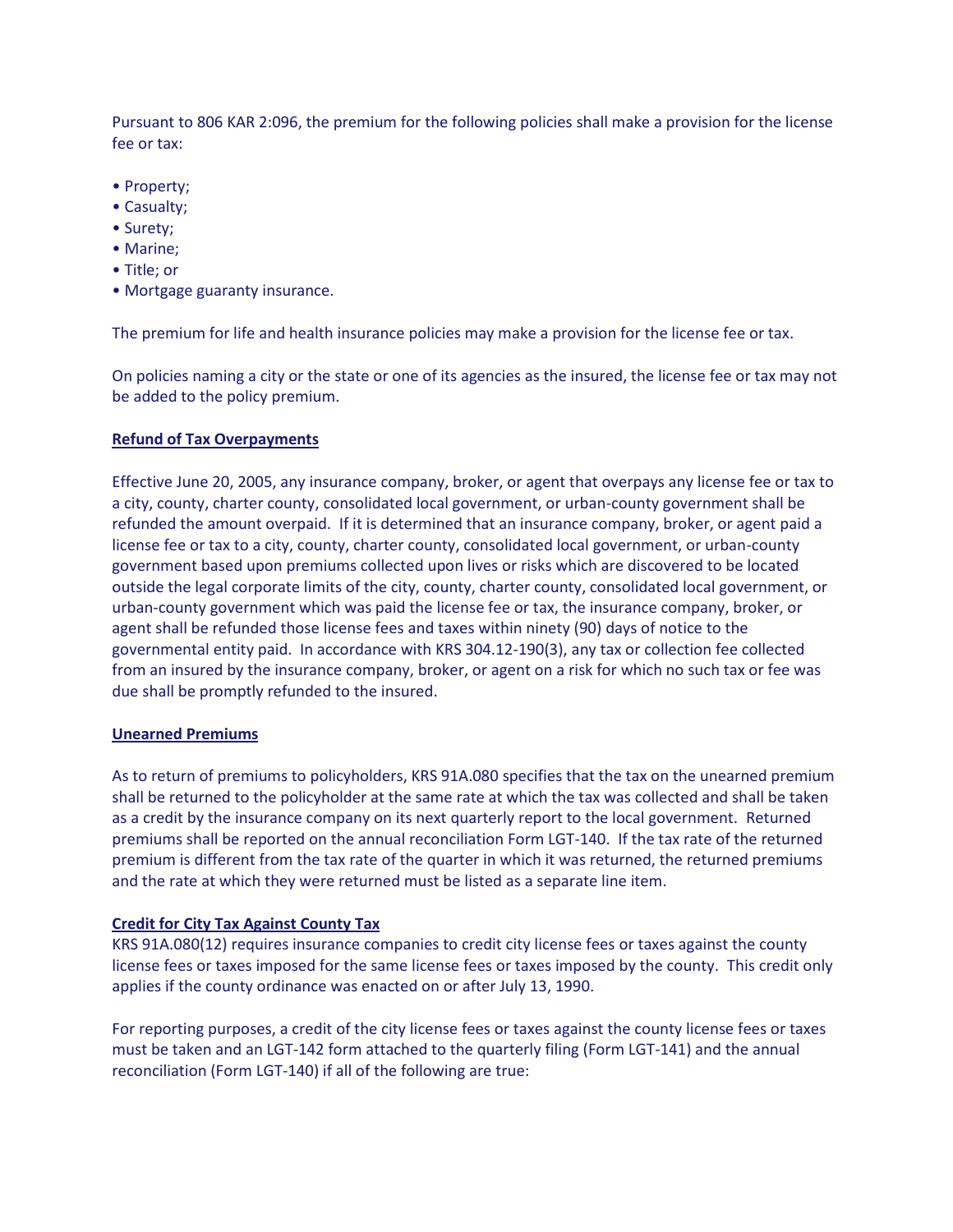- The risk is located within the city limits;
- The county in which the city is located also imposes a tax;
- The county issued its ordinance on or after July 13, 1990; and

• The county license fee or tax for the applicable category (life, health, casualty, etc.) is higher than the city license fee or tax.

If a credit is required, the insurance company must pay the license fee or tax due to the city and pay the balance due to the county.

For July 1, 2008, through June 30, 2009, this credit applies to the following local governments:

# Bullitt County

- Hebron Estates
- Shepherdsville
- Mount Washington

#### Hopkins County

- Dawson Springs
- Hanson
- Madisonville
- Nebo
- St. Charles
- White Plains

# Jefferson County

- Glenview Manor
- Kingsley
- Ten Broeck
- Watterson Park

#### Oldham County

- LaGrange
- Orchard Grass Hills
- River Bluff

### Mason County

• Dover

#### Meade County

• Ekron

#### Pulaski County

• Science Hill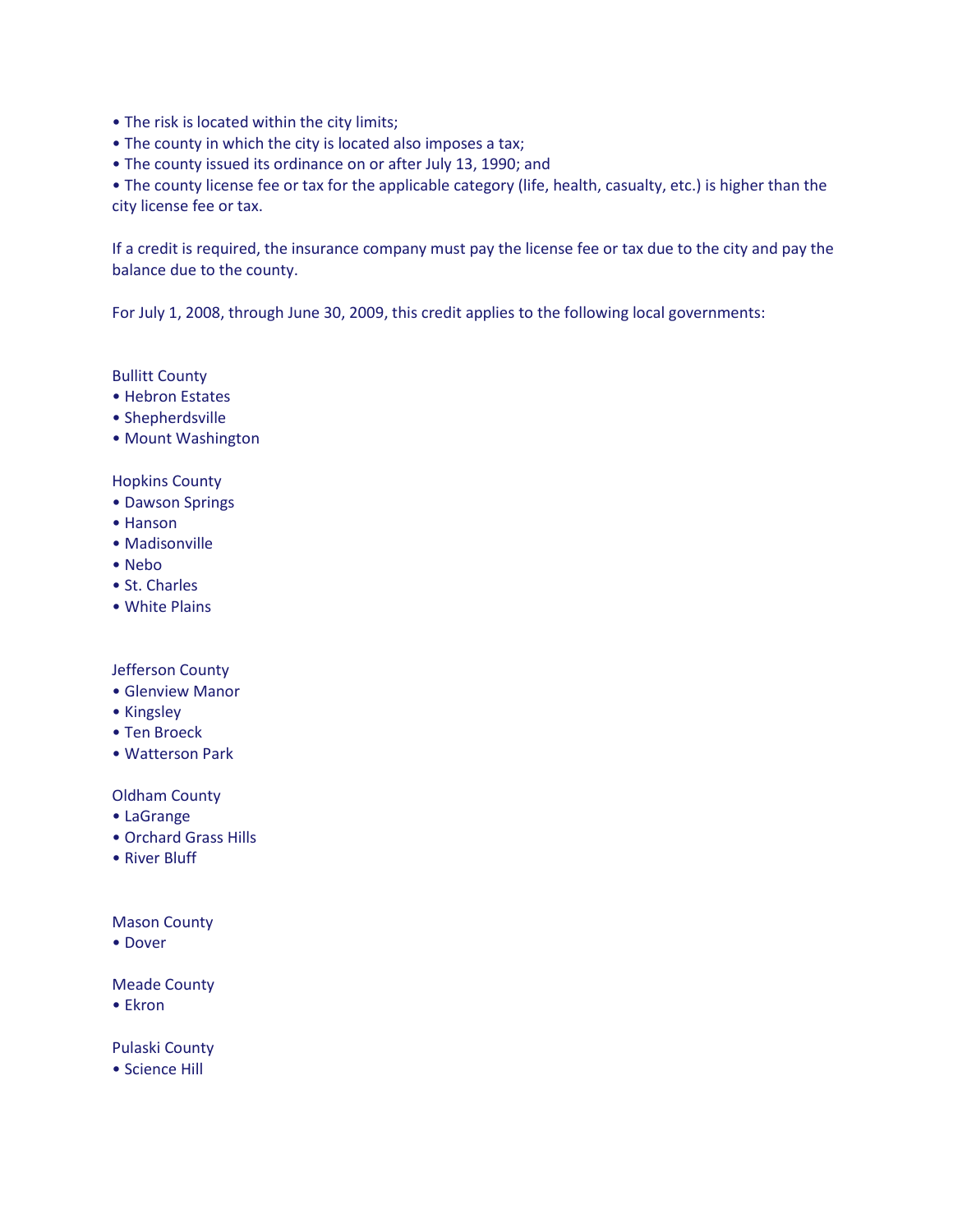Trigg County • Cadiz

Wayne County

• Monticello

# **Quarterly Payment of Taxes**

License fees or taxes are due to the applicable local government 30 days after the end of each calendar quarter. Each insurance company and surplus lines broker shall file separately, using form LGT-141 or a substantially similar form. These forms do not need to be filed with the Office of Insurance. However, pursuant to 806 KAR 2:070, these forms must be retained for a minimum period of five (5) years. For more specific information regarding the filing of the quarterly tax return, please refer to the instructions for filing form LGT-141.

**Quarterly filings submitted in a format other than on Form LGT-141 or a substantially similar form will not be accepted as a complete filing by the Office of Insurance and will be returned to the filer.**

#### **Penalties**

Pursuant to KRS 91A.080(9), any license fee or tax not paid on or before the due date shall bear interest from the date due until paid. The Department of Revenue has set the interest rate for 2008 at eight percent (8%). Any interest due is payable to the applicable local government. Additionally, pursuant to KRS 91A.080 (7), willful failure to properly collect and remit the fee or tax constitutes grounds for revocation of the insurance company's certificate of authority.

In addition, effective June 20, 2005, if the Office of Insurance finds that an insurance company has willfully engaged in a pattern of business conduct that fails to properly collect and remit the fee or tax imposed by a local government, the Office of Insurance may assess the responsible insurance company an appropriate penalty fee no greater than ten percent (10%) of the additional license fees or taxes determined to be owed to the local government.

#### **Annual Reconciliation**

Each insurance company and surplus lines broker shall file an annual reconciliation on or before March 31st of each year to the applicable local government. In addition, a copy of the annual reconciliation and a filing fee of \$5.00 per insurance company or surplus lines broker, payable to the Kentucky State Treasurer, must be submitted to the Office of Insurance, Local Government Premium Tax Unit, P.O. Box 517, Frankfort, Kentucky 40602. The insurance company and surplus lines broker shall use Form LGT-140 or a substantially similar form.

If an insurance company or surplus lines broker has not collected premiums for which a local government premium tax applies, the insurance company/broker shall file an annual reconciliation with the Office of Insurance. The annual reconciliation shall state the reason that no Kentucky local government premium taxes were due.

For more specific information regarding the filing of the annual reconciliation, please refer to the instructions for filing form LGT-140.